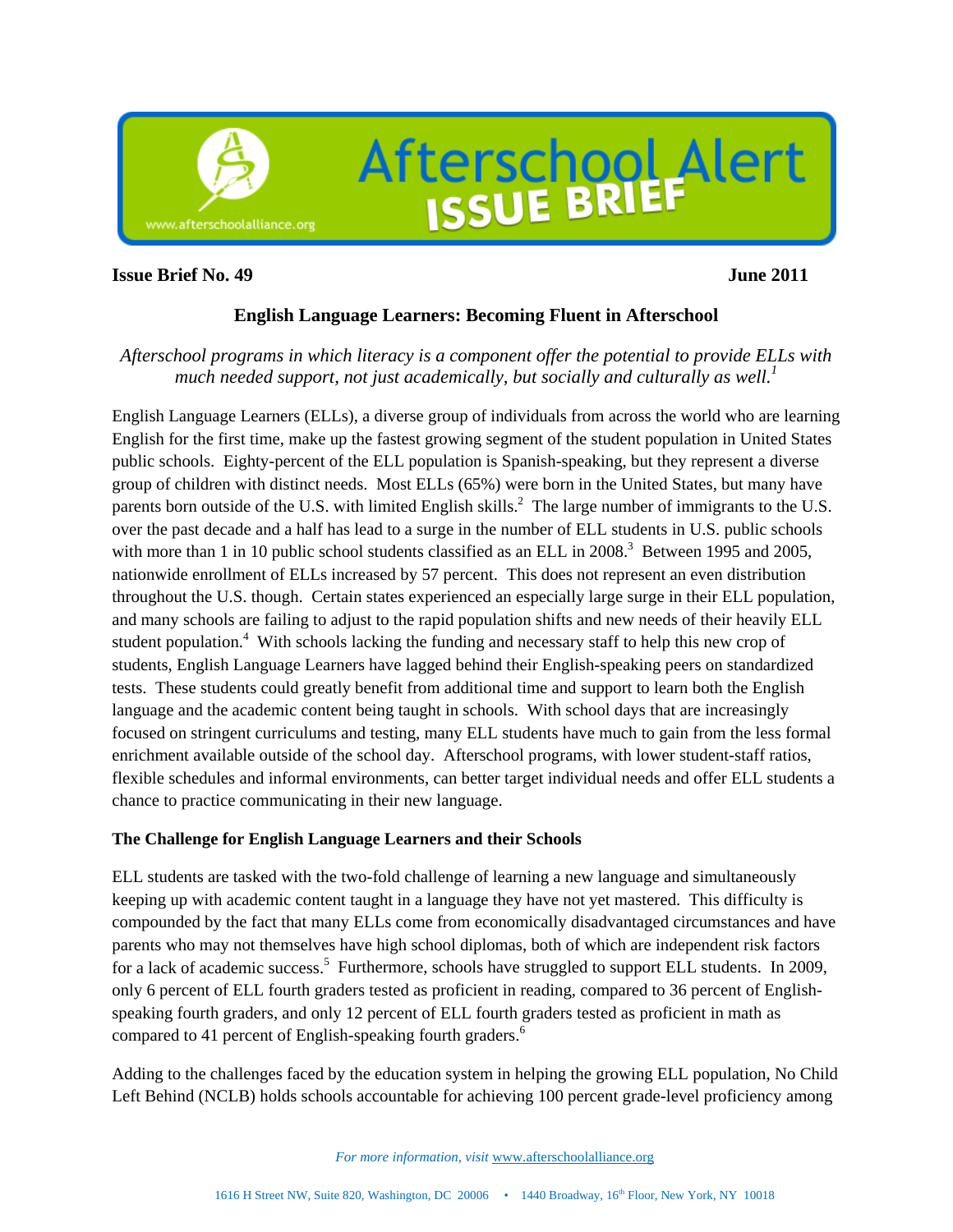their ELL students in English language arts and Mathematics by 2014. The ELL population, though, is constantly changing to include new students who have not yet learned English and exclude students previously categorized as ELLs who, after successfully mastering English, are redesignated as English Proficient.<sup>7</sup> While NCLB allows some flexibility for native language testing for reading proficiency in the first three years a student is enrolled in the public school system, multiple studies have shown that it often takes up to six or seven years to establish full academic fluency in a second language.<sup>8</sup> The requirement of proficiency on standardized tests administered in English on a faster time scale than English tends to be learned puts pressure on ELLs and schools to accelerate English language acquisition as much as possible, yet time and other demands restrict school day educators in this pursuit.

Alternatively, afterschool programs allow for more flexibility and time, and therefore serve as a great platform for providing the extra enrichment and English language practice it will take to help students and schools achieve their goals. Because of the greater flexibility, afterschool programs are often better able to take advantage of the assets that ELL students bring to the table, such as their knowledge of other places, languages, customs and cultures. By supporting relationships and interactions among English language-speaking students and ELLs, all students – and even staff – benefit and are better prepared for increasingly diverse workplaces and communities.

# **What ELLs Need to Succeed**

While more research is needed to establish definitive best practices for teaching ELLs, studies agree that a variety of teaching strategies should be used in conjunction with one another to support ELL language acquisition.<sup>9</sup> Students benefit from:

- Direct language instruction $10$
- Opportunities to practice oral language skills $^{11}$
- Language scaffolding during academic content instruction<sup>12</sup>
- Parent and community engagement $13$
- Cultural background knowledge $14$

Across the nation, schools offer different models for teaching ELL students and some focus more heavily on certain areas than others. The most successful models, however, are the ones that include a comprehensive student-centered curriculum that incorporates each feature. However, ELL students rarely have the speaking time during the school day to truly engage in all of these practices. In fact, during the school day, ELL students average less than 90 seconds per day in classroom talk time.<sup>15</sup> This is where afterschool can step in and support the acquisition of expanded vocabulary through fun activities that utilize the English language and challenge ELLs to expand their literacy.

# **Afterschool Programs Offer Additional Supports to Help ELLs Thrive in the Classroom**

Afterschool programs can complement the language instruction provided to ELL students during the regular school day by offering extra time for both direct language instruction and practicing oral language skills. Programs outside of the school day are also less restricted by curriculum and testing requirements than school-day classes, which means they have more flexibility to tailor programs to the language and learning needs of individual students. Afterschool programs can offer ELL students:

*For more information, visit www.afterschoolalliance.org* 2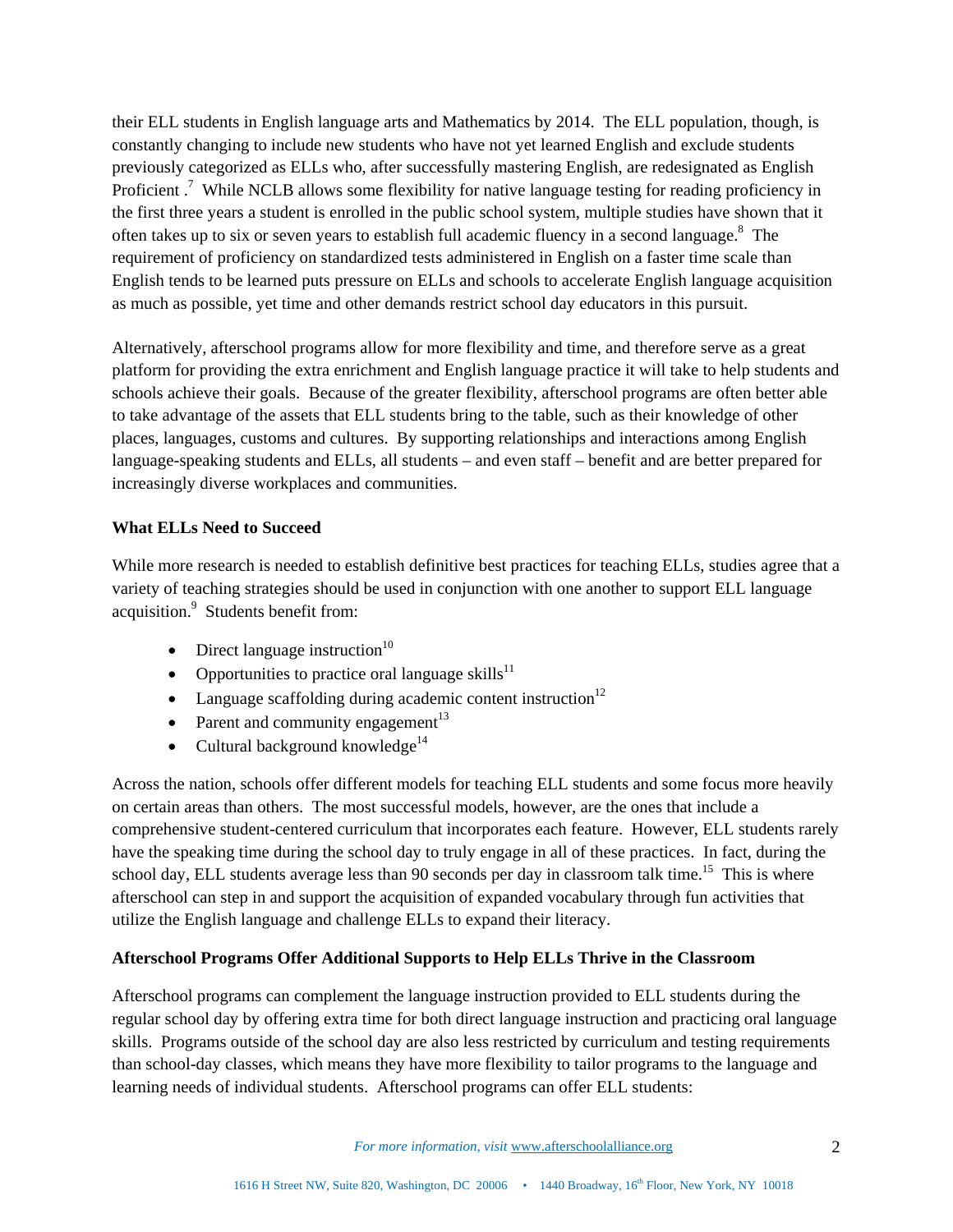- A low-pressure environment to practice communicating in English while playing games or engaging in hands-on activities without the worry of being graded
- Generally lower student-to-staff ratios
- More parent and community involvement and engagement as parents are less intimidated by the informal structure of afterschool and instructors can act as brokers between families and school teachers
- A chance to build confidence in a stress-free environment with students in similar circumstances
- Homework help to support academic achievement
- Additional time for learner-centered direct language instruction
- A chance to learn more about American culture and share students' backgrounds by participating in cultural events (music, theater, holiday celebrations)
- Direct language instruction that does not require students to be pulled out of academic content lessons

While ELL students often do not get much opportunity to practice using oral language during the school day, afterschool programs offer varied opportunities for children to talk with peers and adults, one-on-one and in groups, while engaging in a variety of low-pressure activities. As students develop relationships within the afterschool community, they are able to feel more comfortable trying out new language skills without fear of judgment. These oral language skills lay a foundation for literacy development and help support academic achievement.<sup>16</sup> Opportunities to practice English language skills are particularly valuable to ELLs who speak a language other than English at home.

Events that engage families and communities and that offer children background cultural experience can help ELL students to connect with school and learning in a way that they may not normally if only presented with academics in a structured and pressured environment. For example, musical and dramatic performances give children a chance to showcase their developing talents in a supportive, family-friendly community environment.

# **Afterschool Programs are Already Helping ELLs to Succeed**

Established afterschool programs are making impressive gains with their ELL student participants. Studies have shown that regular participation in afterschool programs correlates to higher rates of school attendance among ELLs as well as English-speaking students.<sup>17</sup> Greater attendance means students have more opportunities to benefit from instruction and correlates to greater investment in school and education. Statistics also show higher rates of reclassification as English Proficient among ELL students who attend afterschool programs regularly.<sup>18</sup> This result holds even when students attend afterschool programs that do not focus on language acquisition specifically, $19$  suggesting that even without direct language instruction after school, the opportunity to practice English language skills in a supportive environment can make a real difference for kids.

Afterschool programs that focus on the whole child, including their home life and social influences, can address needs that undergird their struggles with language and help them become better overall students and citizens.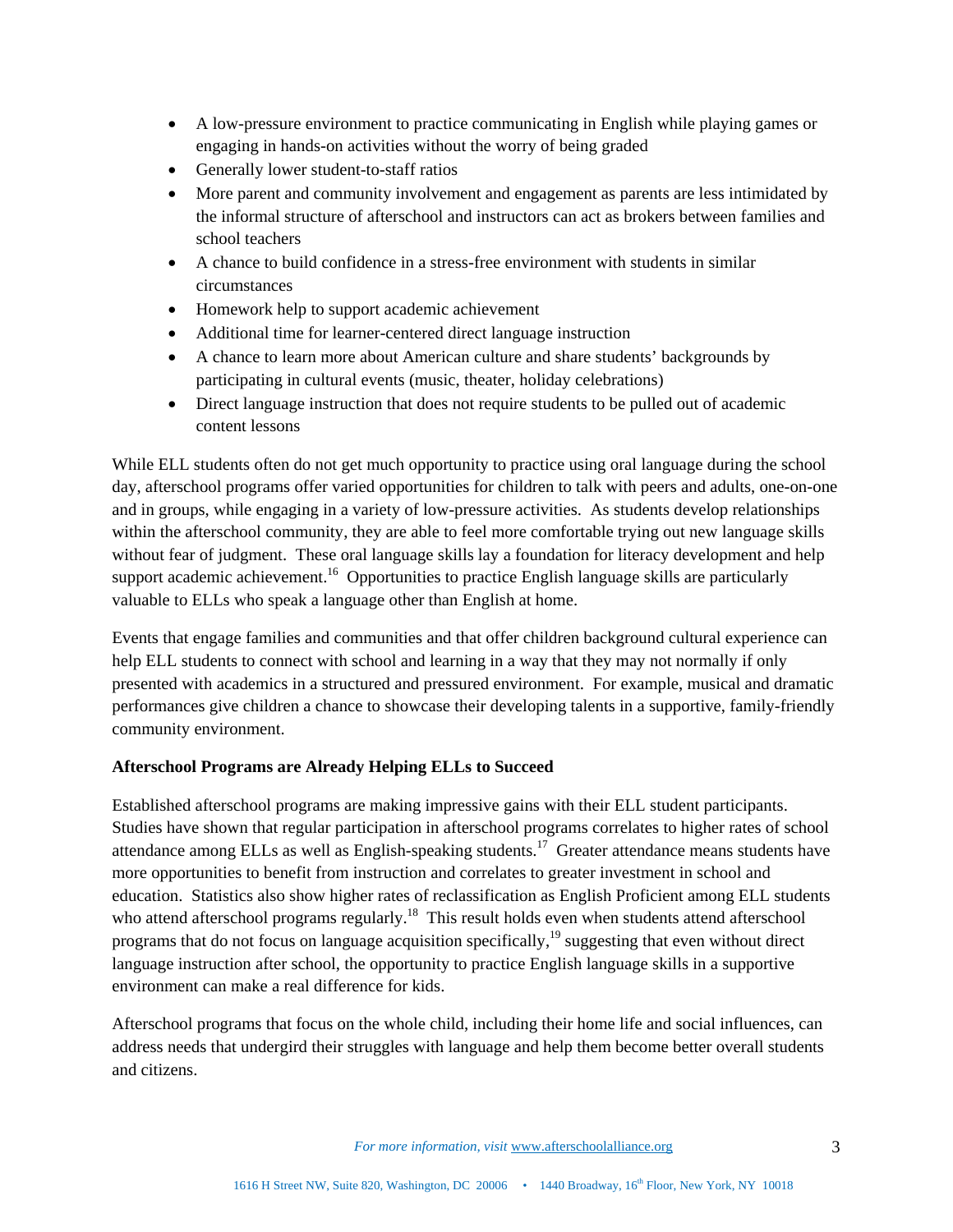**Community Lodgings** in Alexandria, Virginia, serves homeless and low-income families by providing transitional housing as well as career counseling and budget mentoring for parents, as well as their Youth Education Program, funded through the  $21<sup>st</sup>$  Century Community Learning Centers initiative, that provides academic assistance, a safe alternative for gang influence and a focus on avoidance of at-risk behaviors. Community Lodgings serves a population that is entirely low-income and 82% Latino, including many ELLs. Middle school students in the program for two years or more passed their Math and English SOL tests by a rate 10% higher than their Hispanic peers.<sup>20</sup>

Providing children with a comfortable environment with like-minded ELLs in similar circumstances can ease the process for many youth who feel alienated due to their lack of English proficiency during the regular school day, leading to academic gains and increased engagement in learning.

• Latin American Youth Center (LAYC) in Washington, D.C., serves a predominantly Latino population, including many ELL students. LAYC's varied multilingual afterschool program offerings include educational enhancement, social services, workforce investment, art and media as well as dvocacy. In the 2008-09 school year, 58 percent of elementary students receiving regular tutoring through LAYC's Americorps partnership increased either their language arts or math grade by a full letter grade over the course of the year, and 31 percent increased both math and language arts grades by a full letter grade.<sup>21</sup>

Many immigrants face a lack of steady work, leaving their children bouncing around from school to school. Afterschool programs can help build a stable learning environment for ELLs in these difficult situations.

 **Montana Migrant Education Program** in Helena, Montana, serves children of migrant workers who have changed school districts within the past three years to accommodate a parent seeking temporary or seasonal employment; 70 percent of its participants are ELLs. Montana Migrant Education Program focuses on academic achievement and self-esteem building for students who are disadvantaged in education by language barriers, poverty and a migratory lifestyle. During its 2010 summer program, 79 percent of participants improved in reading by an average of 11 percent, and 99 percent of participants improved in math by an average of 20 percent. $^{22}$ 

Recognizing the assets that ELLS bring to the learning environment and providing them with ample opportunities to contribute, in a variety of formats, is key to the success of efforts to support language acquisition.

• The **CORAL Program** in California is intentionally structured to create strong relationships among students and between students and staff. Staff members are often young adults who share a cultural and linguistic background with the students and they often capitalize on that connection to create multicultural, multilingual learning opportunities. Staff members also use their knowledge of students' languages and cultures to create high-quality literacy lessons that provide students an opportunity to share their own experiences, family backgrounds, languages and cultures, and to deepen their understanding of, and connection to, a variety of cultures. English learners participating in CORAL achieve academic gains in equal measure

*For more information, visit* www.afterschoolalliance.org 4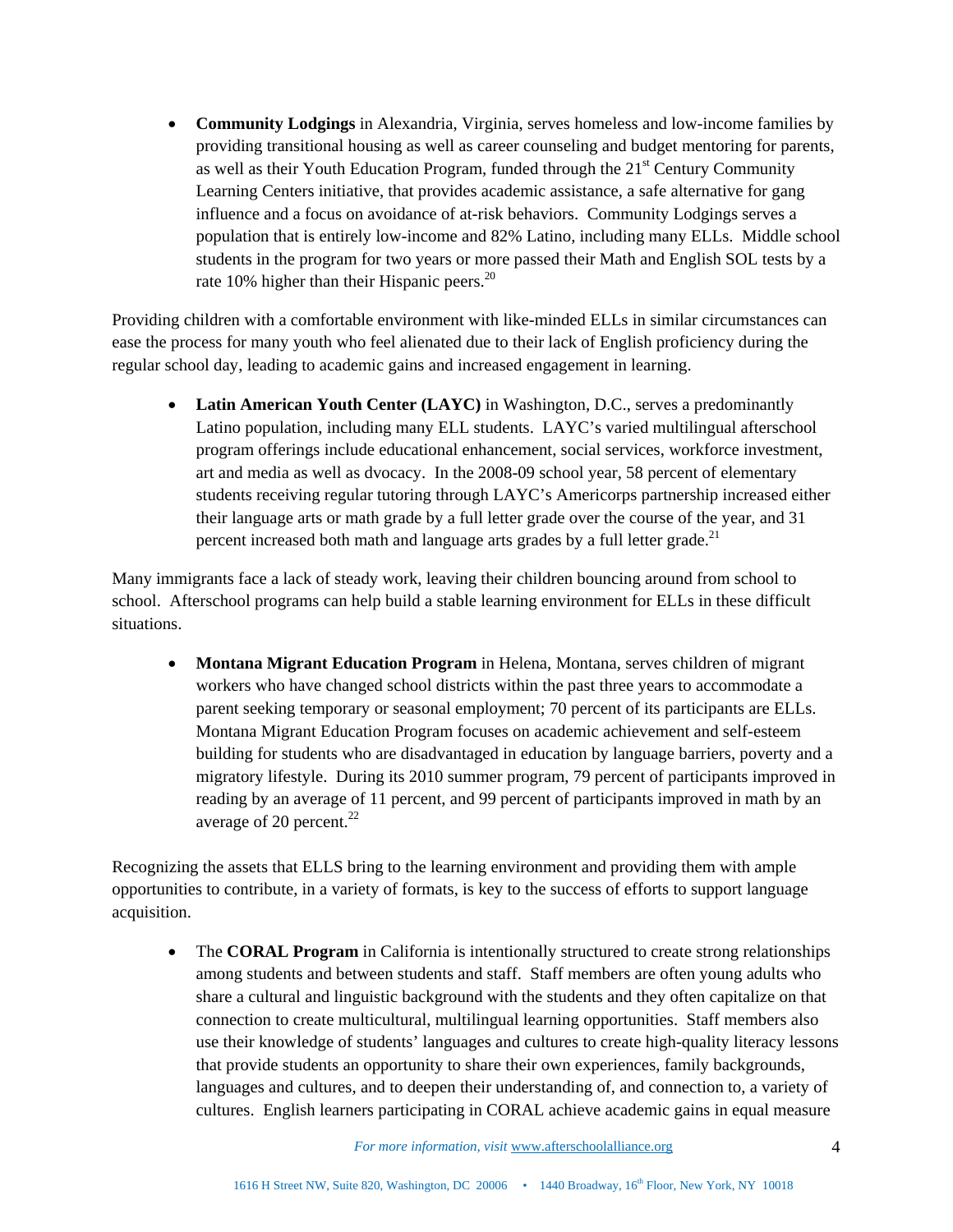to other children in the program—suggesting that CORAL offers a promising approach to strengthening literacy skills in the afterschool hours.<sup>23</sup>

#### **Federal Funding Streams Can Help Support Afterschool Programs Targeted at Supporting ELLs**

The federal government understands the importance of supporting ELLs working to get on track toward academic success and has provided funding to afterschool programs to support that endeavor. There are a number of federal funding streams currently supporting ELLs through afterschool:

- The 21<sup>st</sup> Century Community Learning Centers (21<sup>st</sup> CCLC) initiative offers federal funding to afterschool programs serving low-income communities that advance the academic achievement of participants through scientifically proven methods, including "programs that provide afterschool activities for limited English proficient students that emphasize language skills and academic achievement."<sup>24</sup>
	- o **Requirements:** Must provide academic enrichment activities in the core academic subjects (reading, math, science) to students who attend schools in areas of high levels of poverty. Activities must be continuously evaluated based on performance measures and if appropriate should be based on scientific research. Programs must also provide related services to students' families.<sup>25</sup>
- **Title III of No Child Left Behind** offers funding to support language acquisition and literacy development of ELL students and their families. These funds may be available to afterschool programs serving ELLs and their families that apply in conjunction with public schools serving these students during the regular school day.<sup>26</sup>
	- o **Requirements:** Must provide language instruction supported by scientifically-based research demonstrating the program's effectiveness at increasing both English language proficiency and achievement in the core academic subjects. $27$
- **Refugee School Impact Grants** are offered through the Office of Refugee Resettlement within the Department of Health and Human Services. The grants fund services that target school-age refugees between the ages of 5 and 18. Services include English as a Second Language instruction, afterschool tutorials, programs that encourage high school completion and full participation in school activities, parental involvement programs, bilingual/bicultural counselors and interpreter services.<sup>28</sup>
	- o **Requirements:** Programs must be adequately facilitating the school adaptation and education of refugee children based upon their particular situations.<sup>29</sup>

# **How Policy Can Promote Language Learning in Afterschool Programs**

The following federal policy recommendations support the concept that participation by ELLs in the informal learning environments of afterschool, before school and summer learning programs increase students' likelihood of success:

• Increase federal funding for the  $21<sup>st</sup>$  Century Community Learning Centers initiative as a primary source of federal afterschool and summer learning funds that serve ELL students. Improve data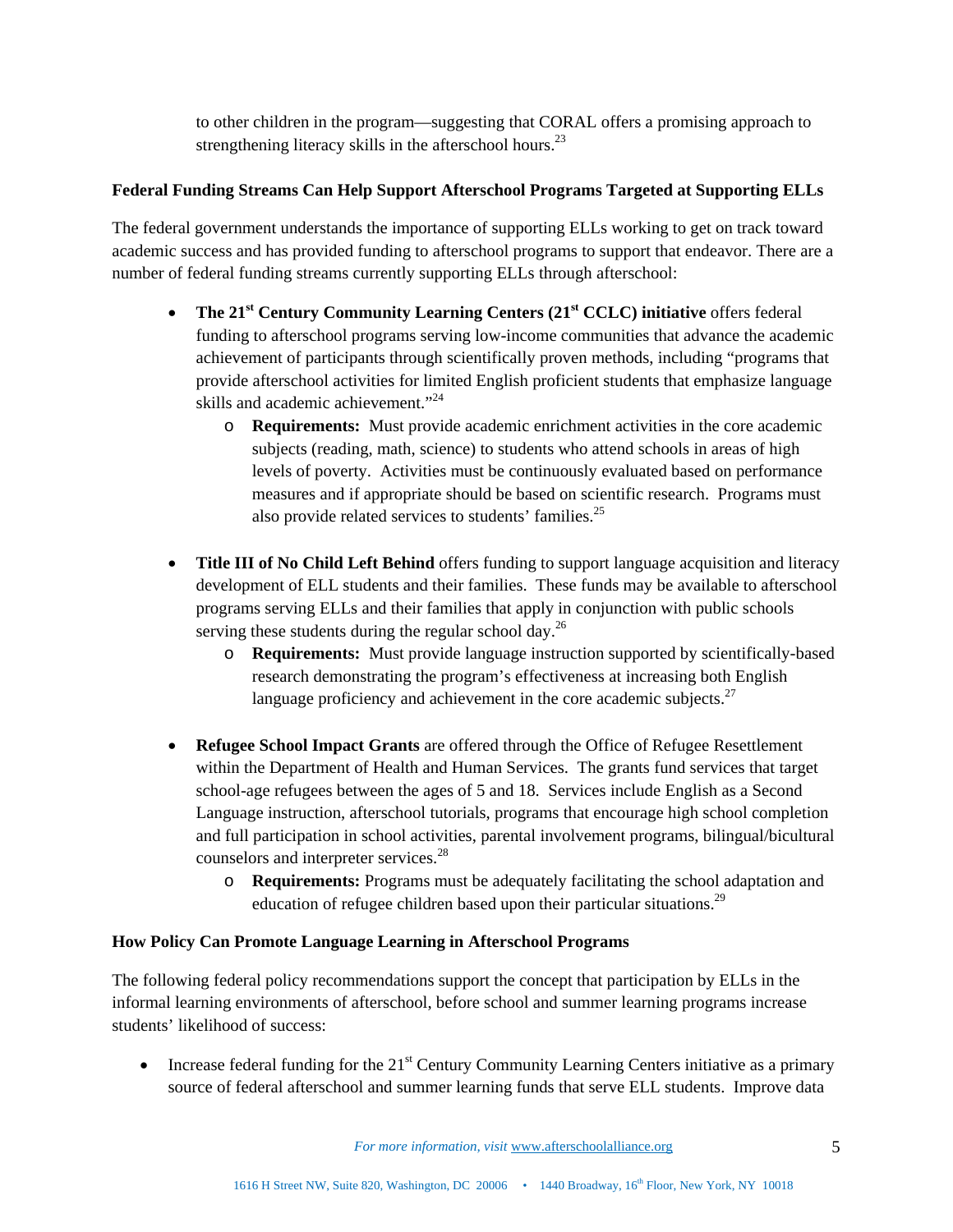collection and sharing in order to provide a clearer picture of how many ELLs are served by the  $21<sup>st</sup>$  CCLC initiative.

- Facilitate the collection and sharing of best practices from existing comprehensive afterschool, before school and summer learning programs that serve high ELL populations, including strategies that lead to positive academic and social-emotional outcomes.
- Incorporate into existing funding streams professional development opportunities for classroom teachers and afterschool educators focused on how to best work with ELLs.
- Include a focus on serving ELL students in federal science, technology, engineering and math (STEM) and/or physical activity promotion programs that fund afterschool and summer learning programs.

#### **Conclusion**

l

With the United States' ever-growing immigrant population, English Language Learners will continue to make up a larger and larger portion of U.S. students. Schools have traditionally struggled to incorporate English language learning during the school day and often are unable to maximize the assets that ELLs bring to the classroom and offer the informal and flexible learning environment that ELLs need. However, quality afterschool programs, with less rigid structures, provide an environment where ELLs can hone their English speaking skills so that they can become English proficient and succeed in school. While some afterschool programs are offering these supports and seeing great results among their ELL populations, more programs with expertise in supporting ELLs are needed to keep up with the number of ELL students entering U.S. public schools. Aid from policy makers and increased funding from federal, state and local funding sources can help ELLs gain greater access to beneficial afterschool opportunities so that they can learn English as quickly as possible and join their peers on the pathway to more enriching learning experiences. With adequate supports and attention, today's ELLs can become bilingual individuals who function well across languages and cultures and valued members of tomorrow's global economy.

<sup>&</sup>lt;sup>1</sup> McNeir, G. & Wambalaba, J. (2006). *Literacy in Afterschool Programs: Focus on English Language Learners*. Northwest Regional Educational Laboratory Literature Review. Retrieved from, http://www.sedl.org/afterschool/toolkits/literacy/pdf/AST\_lit\_literature\_review\_ell.pdf

<sup>&</sup>lt;sup>2</sup> Dolan, S. (2009). *Missing Out: Latino Students in American Schools*. National Council of La Raza.

Foundations for a Brighter Future. (2010). *Leveraging Afterschool for English Learner Success: Report from a* 

*California Convening.* <sup>4</sup> Maxwell, L.A. (2009). *Shifting Landscape: Immigration Transforms Communities*. Education Week. Vol. 28,

No. 7. 5 Goldenberg, C. (2008). *Teaching English Language Learners: What the Research Does and Does Not Say*. American Educator.<br><sup>6</sup> National Center for Education Statistics. (2009). Retrieved from,

http://www2.ed.gov/policy/elsec/leg/blueprint/english-learners-diverse-learners.pdf 7

<sup>&</sup>lt;sup>7</sup> Abedi, J. & Dietel, R. (2004). *Challenges in the No Child Left Behind Act for English Language Learners*. Phi Delta Kappan, Vol. 85.

Foundations for a Brighter Future. (2010). *Leveraging Afterschool for English Learner Success: Report from a*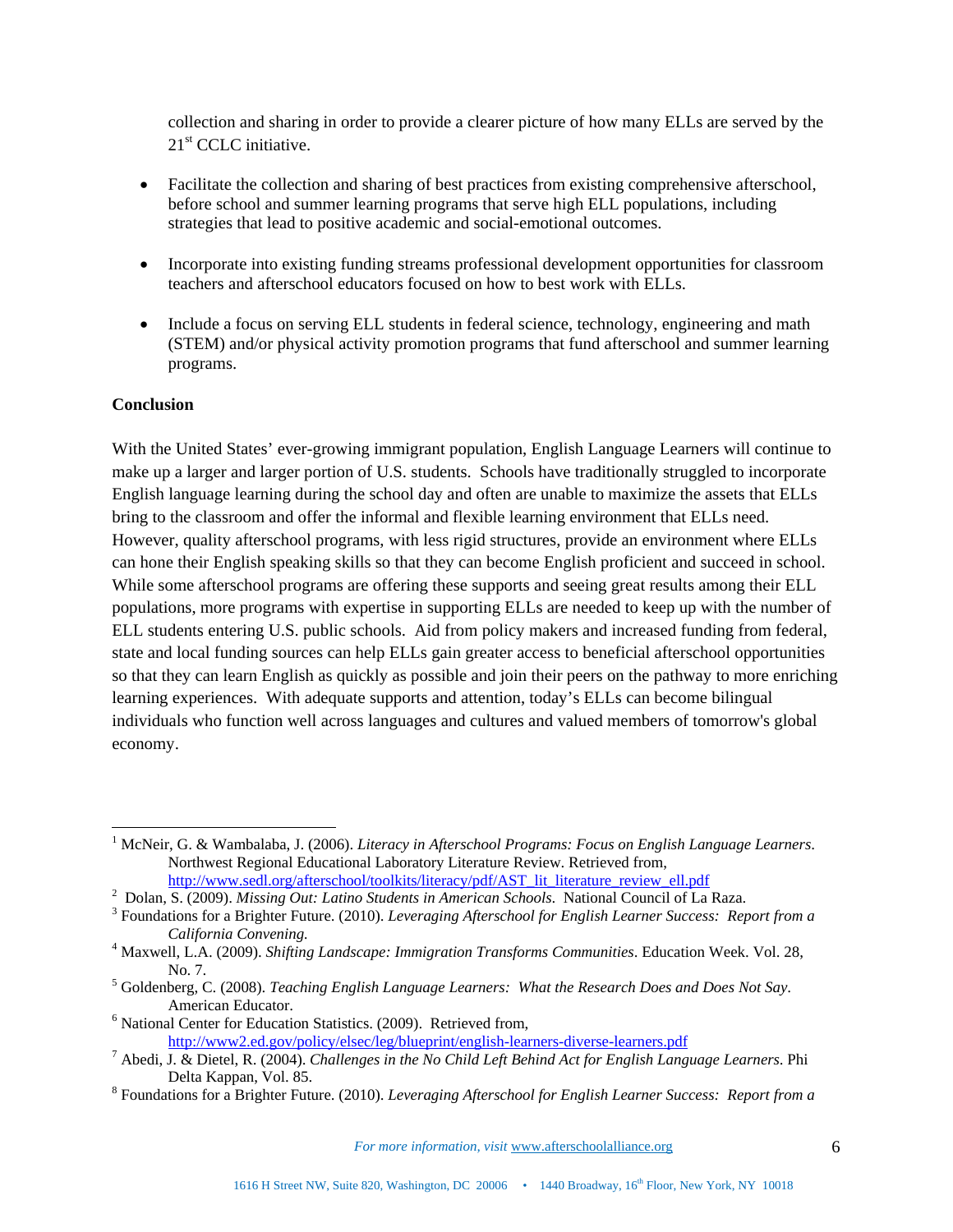*California Convening.*

l

- Goldenberg, C. (2008). *Teaching English Language Learners: What the Research Does and Does Not Say*.
- American Educator. 9 Arslan, A. (2008). *Implementing a Holistic Teaching in Modern ELT Classes: Using Technology and Integrating Four Skills*. International Journal of Human Sciences. Vol. 5. No. 1. 10 Saunders, W.M., Foorman, B. R. & Carlson, C.D. (2006). *Is a Separate Block of Time for Oral*
- *English Language Development in Programs for English Learners Needed?* The Elementary School Journal. Vol. 107. No. 2.;
	- Vaughn, S., et. al. (2006). *Effectiveness of a Spanish Intervention and an English Intervention for English-Language Learners at Risk for Reading Problems*. American Educational Research Journal. Vol. 43. No. 3.;
- August, D. & Shanahan, T., eds. (2006). *Executive Summary, Developing Literacy in Second-Language Learners: Report of the National Literacy Panel on Language-Minority Children and Youth*. Mahwah, NJ.: Lawrence Erlbaum Associates. p. 4.;
- Gersten, R., Baker, S.K., Shanahan, T., Linan-Thompson, S. & Collins, P. (2007). *Effective Literacy and English Language Instruction for English Learners in the Elementary Grades*. Washington, DC: National Center for Education Evaluation and Regional Assistance, Institute of Education Sciences, U.S. Department of Education.
- <sup>11</sup> London, R.A., Norman, J.R. & Gurantz, O. (2008). *The Effect of Afterschool Program Participation on English Language Acquisition*. Stanford, CA: John W. Gardner Center for Youth and their Communities. 12 Lee, O. (2005). *Science Education with English Language Learners: Synthesis and Research Agenda*.
- Review of Educational Research. Vol. 75. No. 4
- Casteel, C.J. & Ballantyne, K.G., eds. (2010). *Professional Development in Action: Improving*
- *Teaching for English Language Learners*. National Clearinghouse for English Language Acquisition. p. 41. 13 Gandara, P. & Rumberger, R.W. (2007). *Resource Needs for California's English Learners*. University of California Linguistic Minority Research Institute. p. 3;
- Bhattacharya, J. & Quiroga, J. (2009). *Learning English & Beyond: A Holistic Approach for Supporting English Learners in Afterschool*. California Tomorrow. 14 Gandara, P. & Rumberger, R.W. (2007). *Resource Needs for California's English Learners*. University of
- California Linguistic Minority Research Institute. p. 3.
- <sup>15</sup> National Institute of Child Health and Human Development Early Child Care Research Network. (2005). *Oral Language and Reading: Reply to Bracken (2005)*. Developmental Psychology. Vol. 41. Issue 6. pp. 1000- 1002.;
- Zehr, M. A. (2009). *Oral-Language Skills for English-Learners Focus of Researchers*. Austin, TX: Education Week, Volume 29, Issue 08.<br><sup>16</sup> ibid.

- 17 Newhouse, C. (2008). *Afterschool Programs in the Central Valley Benefit Children and Youth: Evaluation Results from the 2006-2007 School Year*. Central Valley Afterschool Foundation. 18 London, R.A., Norman, J.R., & Gurantz, O. (2008). *The Effect of Afterschool Program Participation*
- *on English Language Acquisition*. Stanford, CA: John W. Gardner Center for Youth and their Communities.
- 19 Newhouse, C. (2008). *Afterschool Programs in the Central Valley Benefit Children and Youth: Evaluation Results from the 2006-2007 School Year*. Central Valley Afterschool Foundation. 20 Community Lodgings. *Family Learning Center*. Retrieved from ,
- http://communitylodgings.homestead.com/Family-Learning-Center.html. 21 Latin American Youth Center. Retrieved from
- 

- 
- http://www.laycdc.org/images/stories/results/evaluations.highlights.fy09.pdf<br>
<sup>22</sup> National Summer Learning Association (2011). Summer Times.<br>
<sup>23</sup> Goldsmith, J., Jucovy, L. & Arbreton, A. (2008). Gaining Ground: Supportin School Literacy Programming. The James Irvine Foundation. Retrieved from, http://www.ppv.org/ppv/publications/assets/229 publication.pdf
- <sup>24</sup> No Child Left Behind, Title IV Part B, Sec.  $4205(a)(6)$ .
- <sup>25</sup> U.S. Department of Education (2003). 21<sup>st</sup> Century Community Learning Centers, Non-Regulatory Guidance. <sup>26</sup> No Child Left Behind, Title III, Sec. 3115(d)(4-6).
-